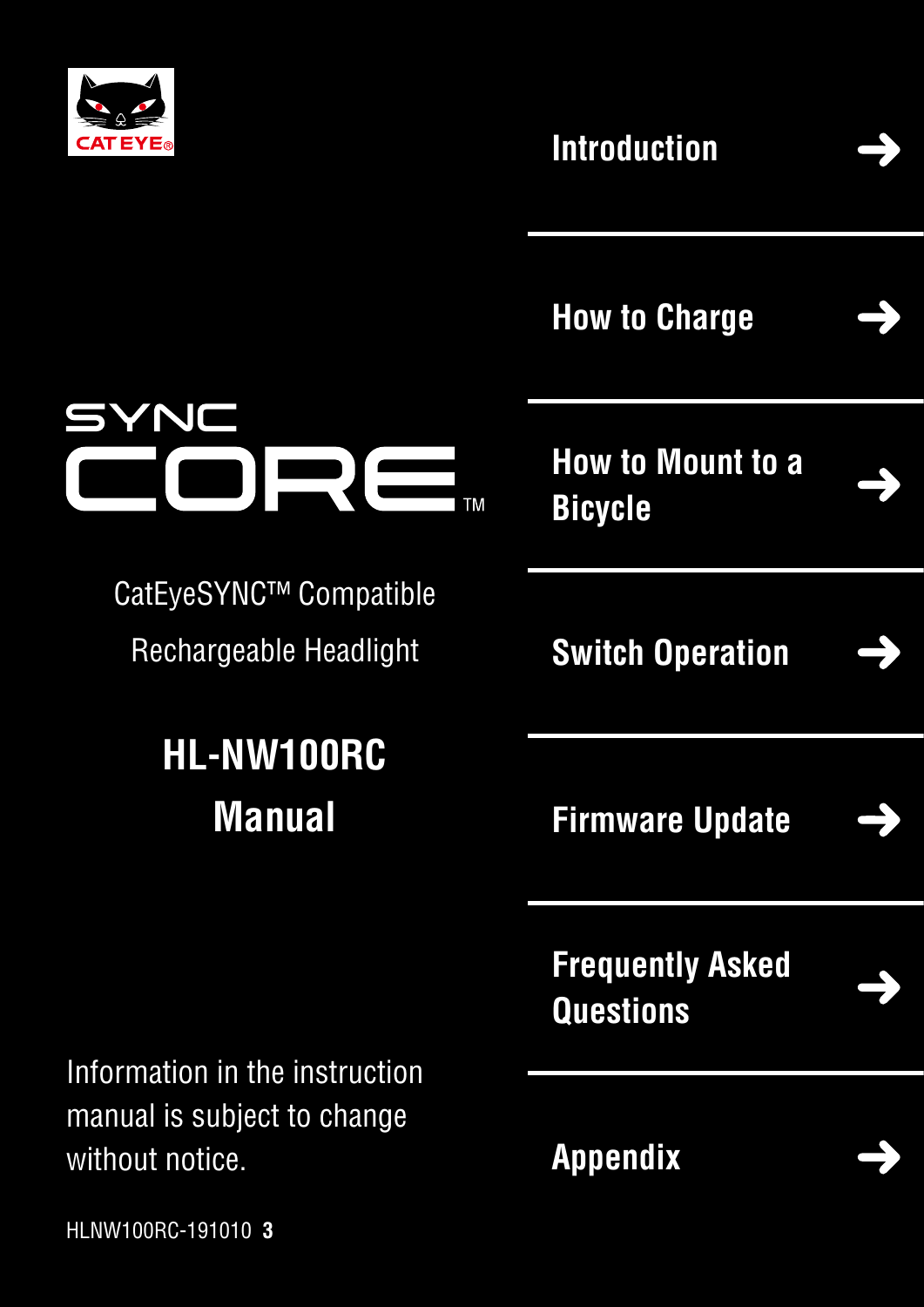<span id="page-1-0"></span>

SYNCCore™ is capable of the following when used with the CatEyeSYNC™ smartphone app.

- **• Synchronize on/off operations with other CatEyeSYNC™ compatible lights**
- **• Check connection status and battery information of other paired CatEyeSYNC™-compatible lights, through the indicator on the SYNCCore™**
- **• Configure light settings, check remaining battery level, and receive notifications via the app**

If using an iPhone If using an Android smartphone





- \* Downloading and using the app incurs communication fees. A Wi-Fi connection is recommended.
- \* For the latest information on compatible smartphones, see ["CatEyeSYNC™ Compatible Devices](https://cateye.com/data/resources/sync_compatible_device_en.pdf)".
- \* This manual describes how to perform operations using the light only. For information on operations using CatEyeSYNC™, refer to the "[CatEyeSYNC™ instruction manual"](https://www.cateye.com/manual/CatEyeSYNC_portal/).
- Pairing with CatEyeSYNC™ is required to synchronize the lights.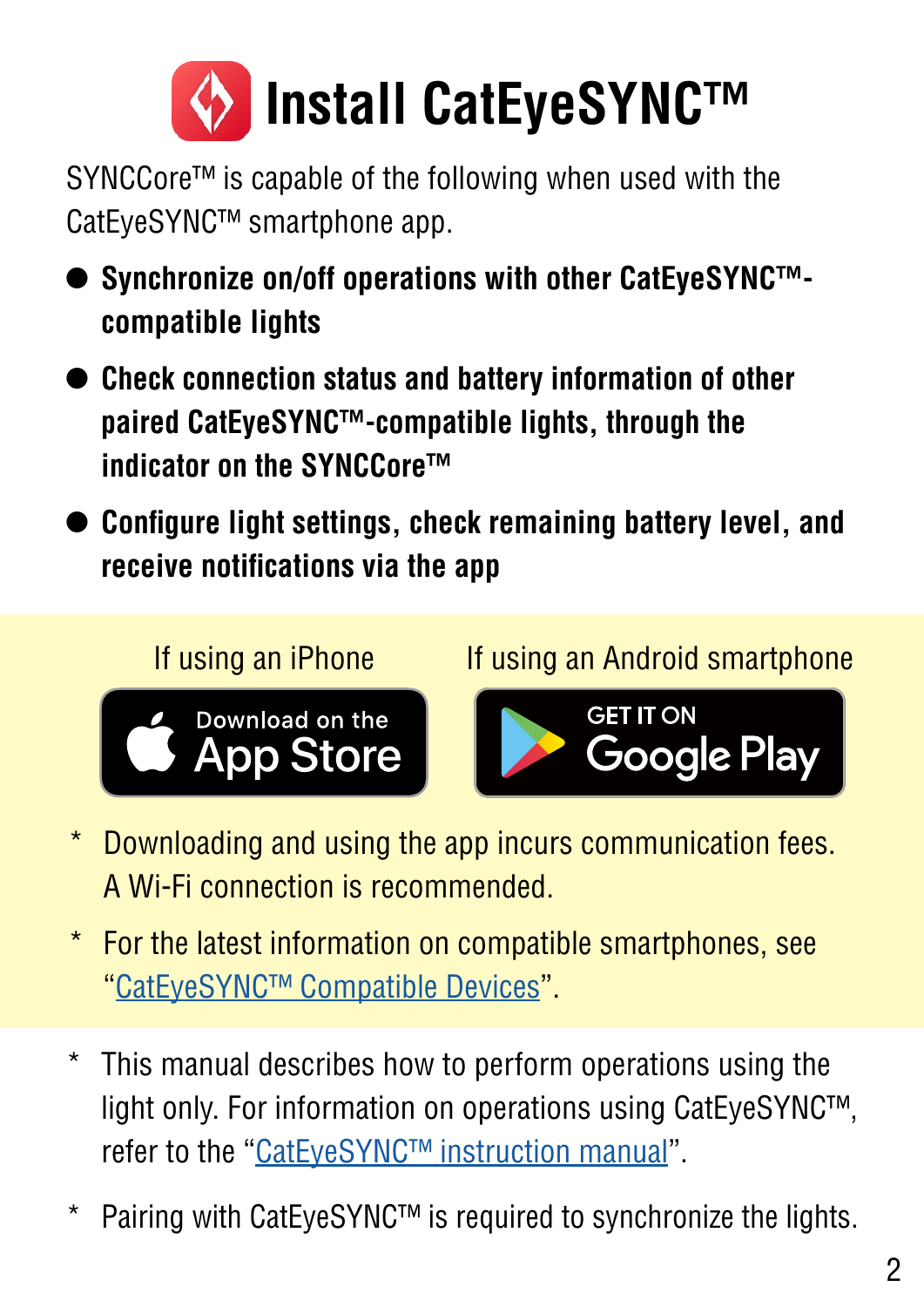## <span id="page-2-0"></span>**Checking package contents**







Light unit USB cable FlexTight™ bracket (H-34N)

(MICRO USB)

#### **Before Initial Use**

This unit is shipped with small charge to check the light. Be sure to charge it before use, according to the instructions ["How to Charge" \(Page 3\)](#page-2-1) and "Cautions on recharging" [\(Page 12\).](#page-11-0)

# <span id="page-2-1"></span>**How to Charge**

**1. Connect the light unit to your PC or a commercial USB battery charger using the USB cable.**

The indicator turns on and charging starts.

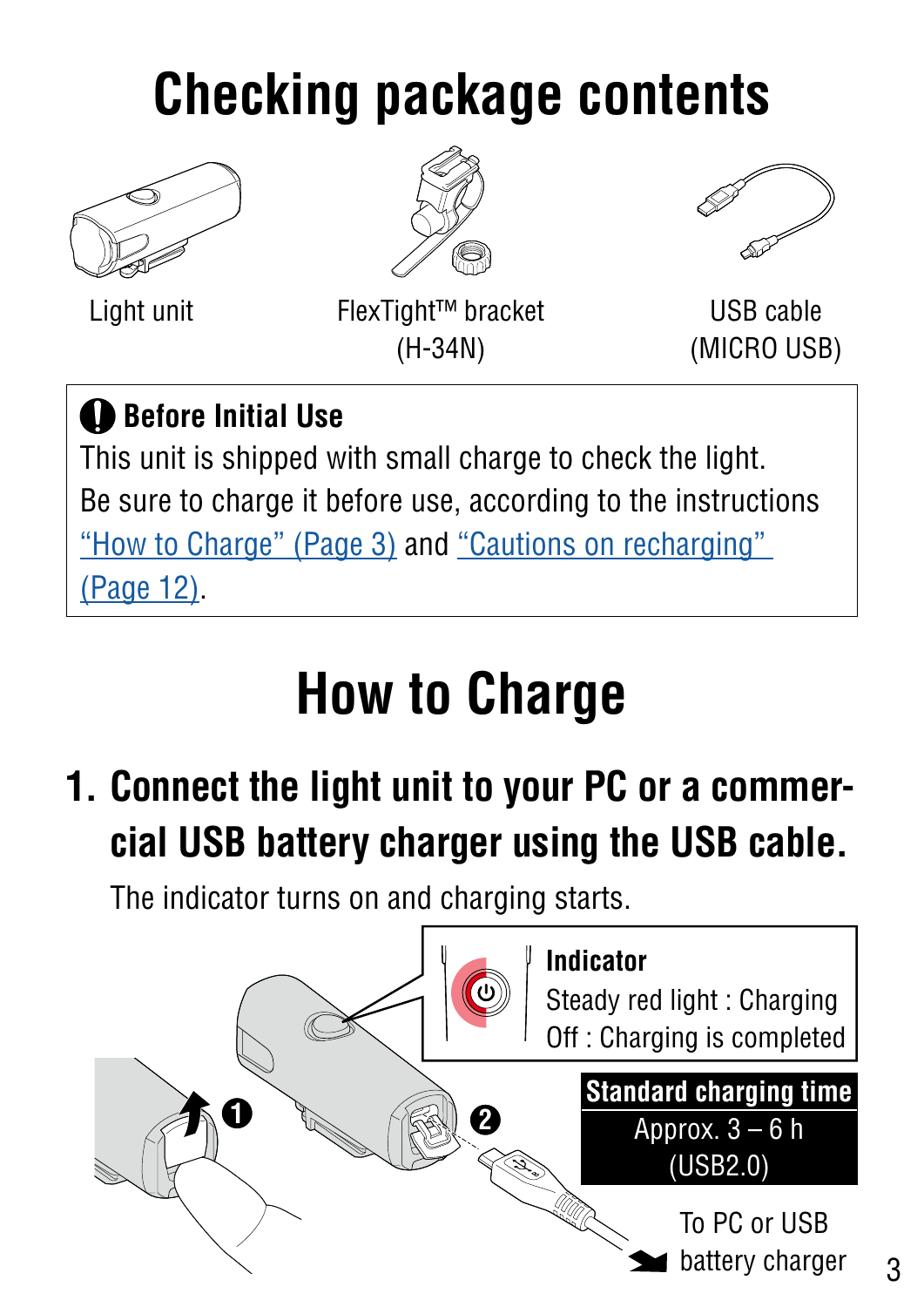- <span id="page-3-0"></span>When your PC is in sleep state, the unit cannot be charged.
- \* Use a USB battery charger of 500mAh (USB2.0) or more. The cartridge can be fast-charged with high capacity USB battery charger.

#### **2. Once charging is complete, be sure to disconnect the USB plug.**

Charging time is approximate values, and will vary depending on the environmental and usage conditions.

## **How to Mount to a Bicycle**

**1. Mount the bracket to the handlebar.** 



**2. Insert the light unit into the bracket until it clicks, and adjust the beam angle.**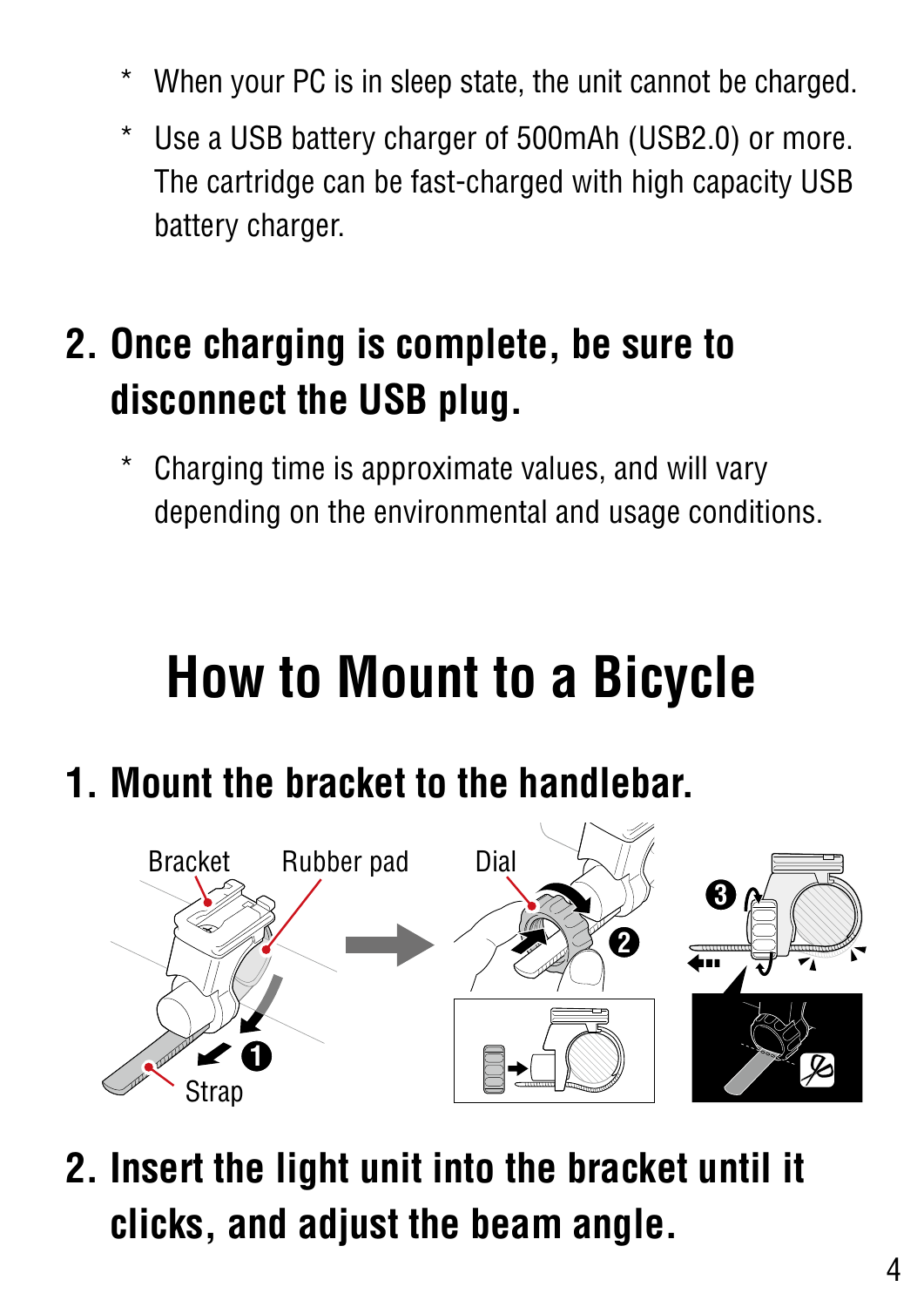

**3. To remove the light unit, pull out it forward while pressing down on the release button.**



To readjust the beam angle, loosen the dial and/or the screw enough to move the bracket, and firmly tighten them after adjustment.



The light can be mounted under the handlebar.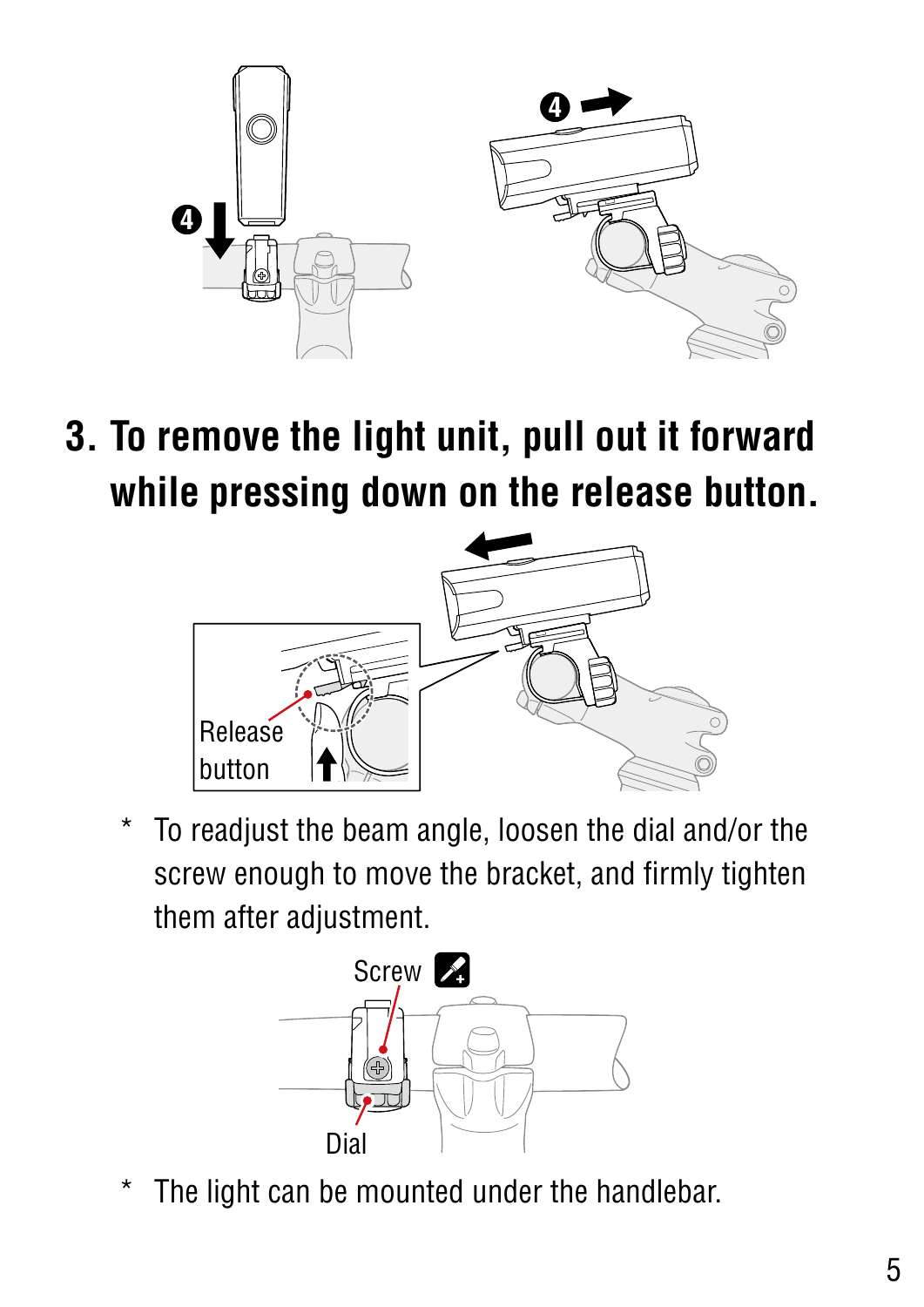#### <span id="page-5-0"></span> **Caution!**

- **• Be sure to tighten the dial by hand. When you tighten it too hard with a tool, the screw thread may be stripped.**
- **• Check the dial and screw (\*1) on the bracket periodically, and use them without any loosening.**
- **• Round off the cut edge of the bracket strap to prevent injury.**
- **• Mounting the light unit too close to a wireless computer may adversely affect the reading of the computer.**

## **Switch Operation**

Press the switch to turn the light on/off or to select the mode.

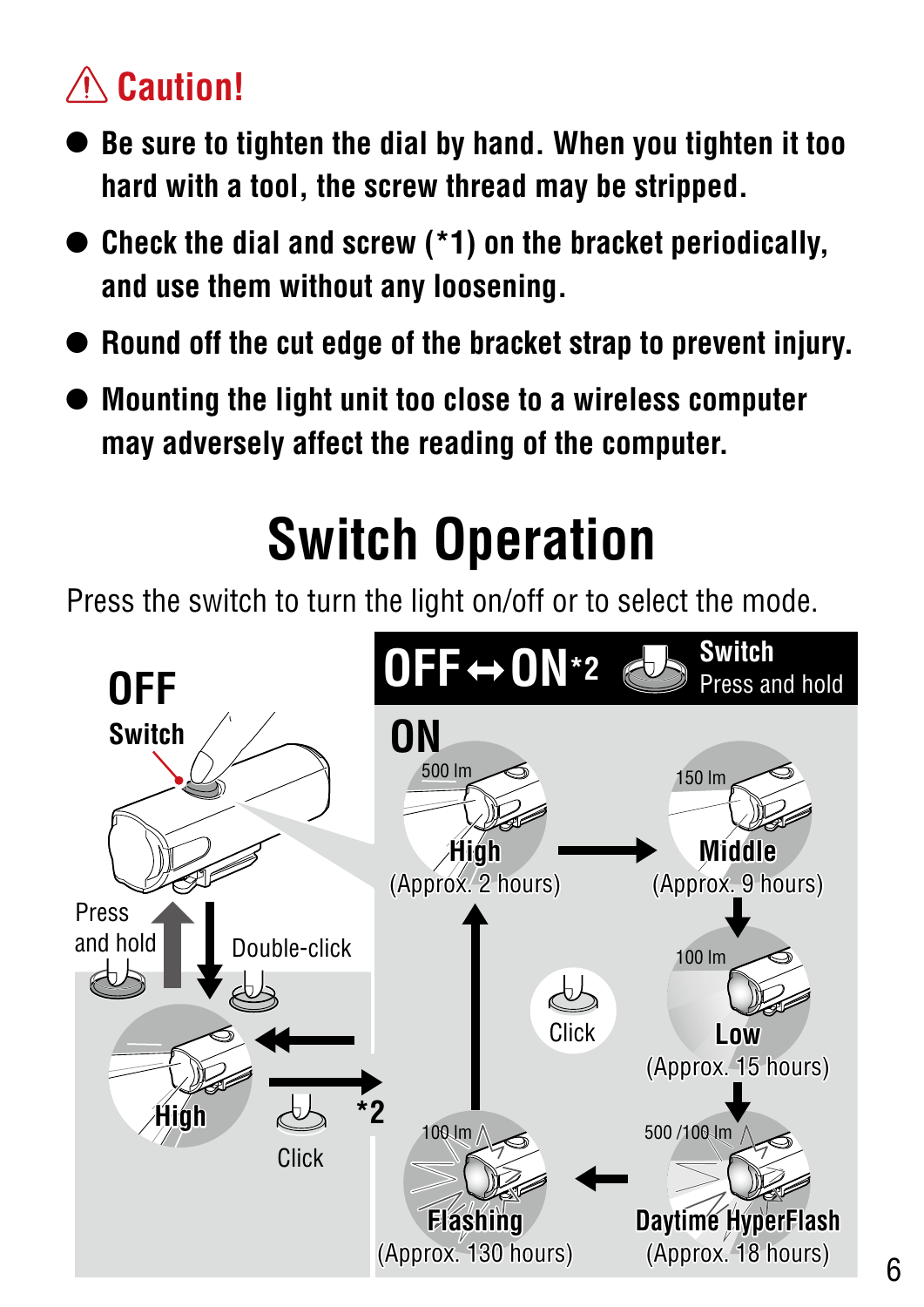**\*2** When turning the light on, it lights up in the mode that was used last time. (Mode memory function)

#### **Remaining battery and connection status**

The indicator can be used to check the status of the headlight or other lights paired using CatEyeSYNC™.

| <b>Flashing</b><br>red light              | The remaining battery power of<br>the light is 20% or less. Charge<br>the light as soon as possible. |                  |
|-------------------------------------------|------------------------------------------------------------------------------------------------------|------------------|
| <b>OFF</b>                                | Other lights are disconnected.                                                                       |                  |
| <b>Steady</b><br>green light<br>$(*)$     | At least one other light is<br>currently connected.                                                  | Red<br>Green     |
| <b>Flashing</b><br>green light<br>$\star$ | Other light(s) are low in<br>battery.                                                                | <b>Indicator</b> |

\* Only when other light(s) are connected.

\* Pairing with CatEyeSYNC™ is required to synchronize the lights.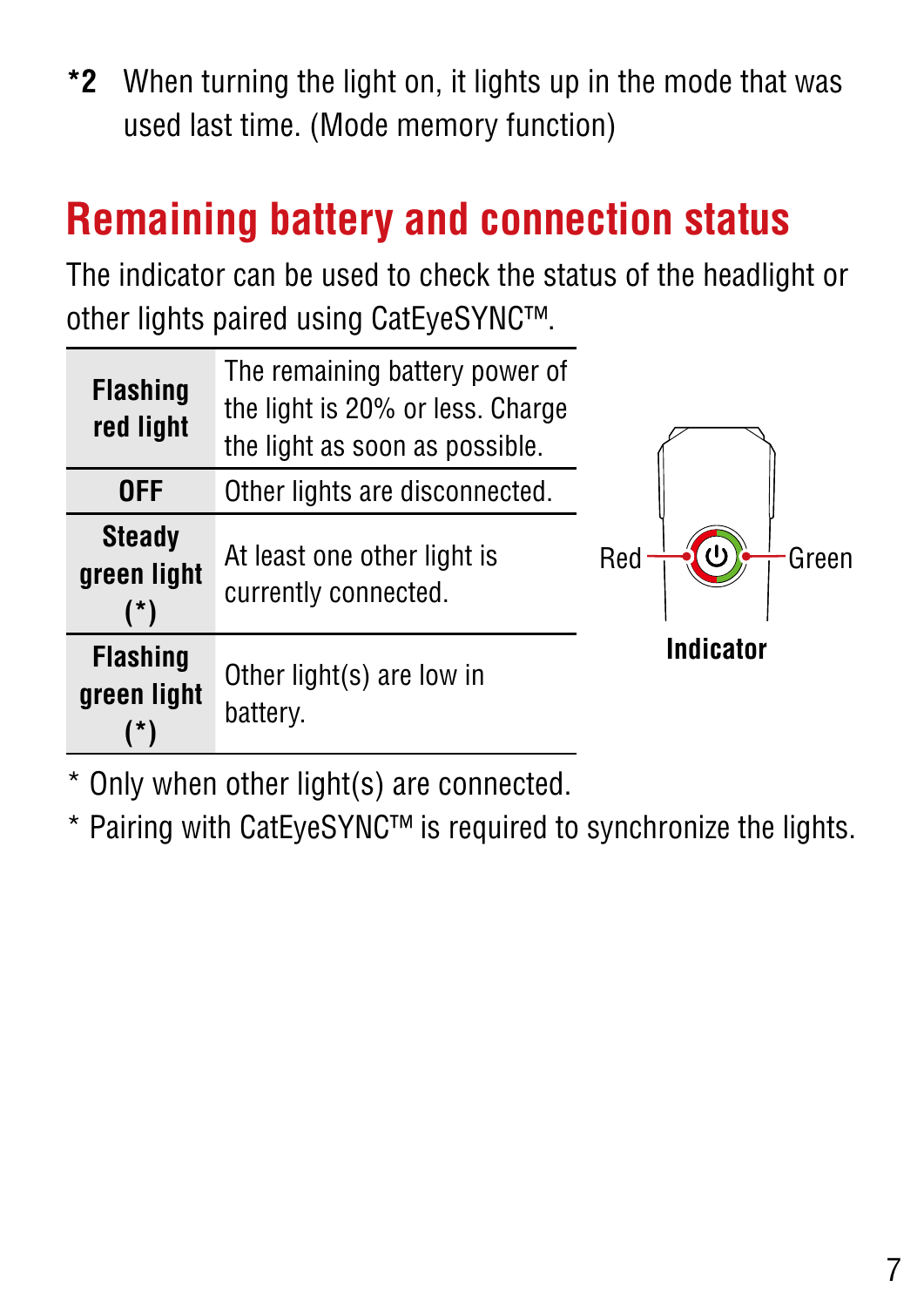## **Firmware Update**

## <span id="page-7-0"></span>**Update Notifications**

When a new firmware version is available, CatEyeSYNC™ will show a notification.



#### **Installing and Executing Firmware Updater for CatEyeSYNC™**

To update the firmware, install Firmware Updater for CatEyeSYNC™ on your PC.

The PC must be connected to the Internet.

#### **Operating environment : Windows 7 / 8 / 8.1 / 10, or Mac OS 10.10 or later**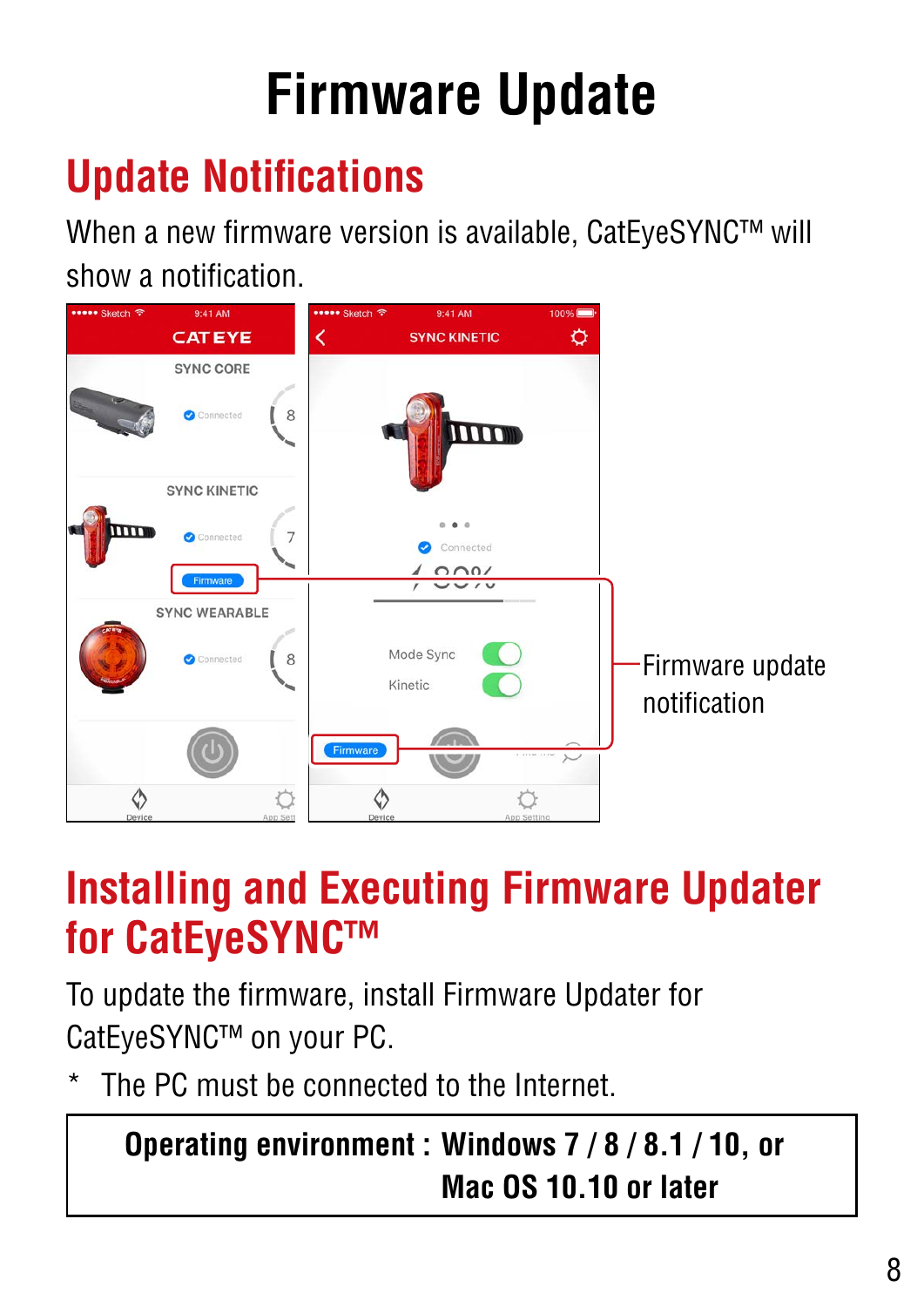#### **4. [Download the updater](https://www.cateye.com/intl/support/manual/CatEyeSYNC) from the CATEYE website.**

#### **Download location**

| Home page                          |
|------------------------------------|
| > SUPPORT                          |
| > Downloads                        |
| > Software and App                 |
| > Firmware Updater for CatEyeSYNC™ |

#### **5. Download the Firmware Updater for CatEyeSYNC™ that matches your OS.**

After download is complete, follow the on-screen instructions to install.

### **Executing Firmware Updater for CatEyeSYNC™**

The PC must be connected to the Internet.

#### **1. Fully charge the light being used.**

**Important : Please make sure the light is fully charged before updating the firmware.**

## **2. Start Firmware Updater for CatEyeSYNC™.**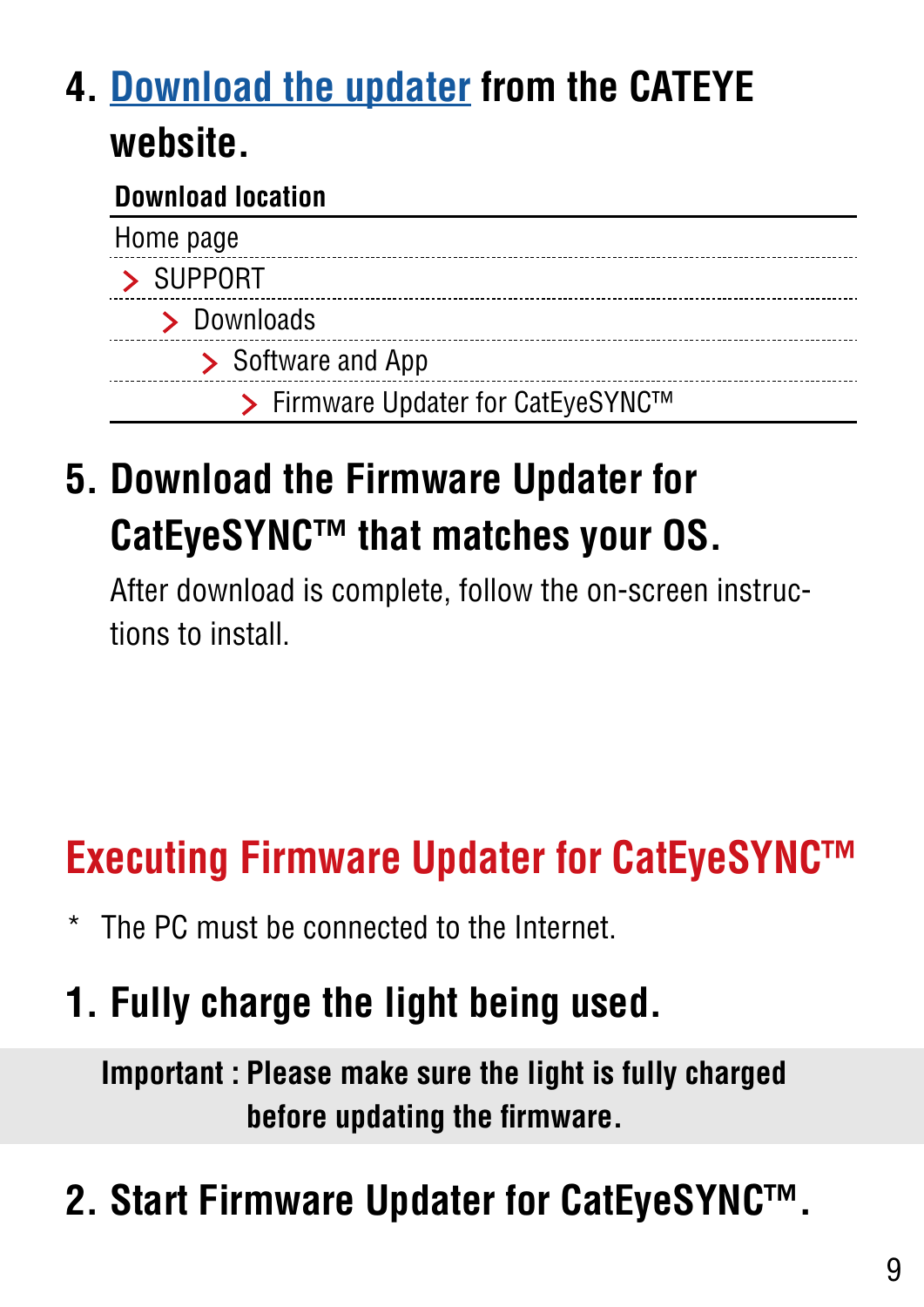

#### **3. Follow the on-screen instructions to connect the light to a PC and update the firmware.**

**Important :**・**Be sure to use the included USB cable when connecting a light to a PC.**

- ・**Do not simultaneously connect any other lights.**
- ・**Do not power off the PC or disconnect the light while updating. Doing so may damage the light.**

Click [Update] button to begin updating. Wait until a dialog appears with the message [Updating complete].

### **4. After the update is complete, disconnect the light.**

After updated, the light will enter a sleep state. Click the switch on the light to wake the light.

\* For information on operations using CatEyeSYNC™, refer to the ["CatEyeSYNC™ instruction manual](https://www.cateye.com/manual/CatEyeSYNC_portal/)".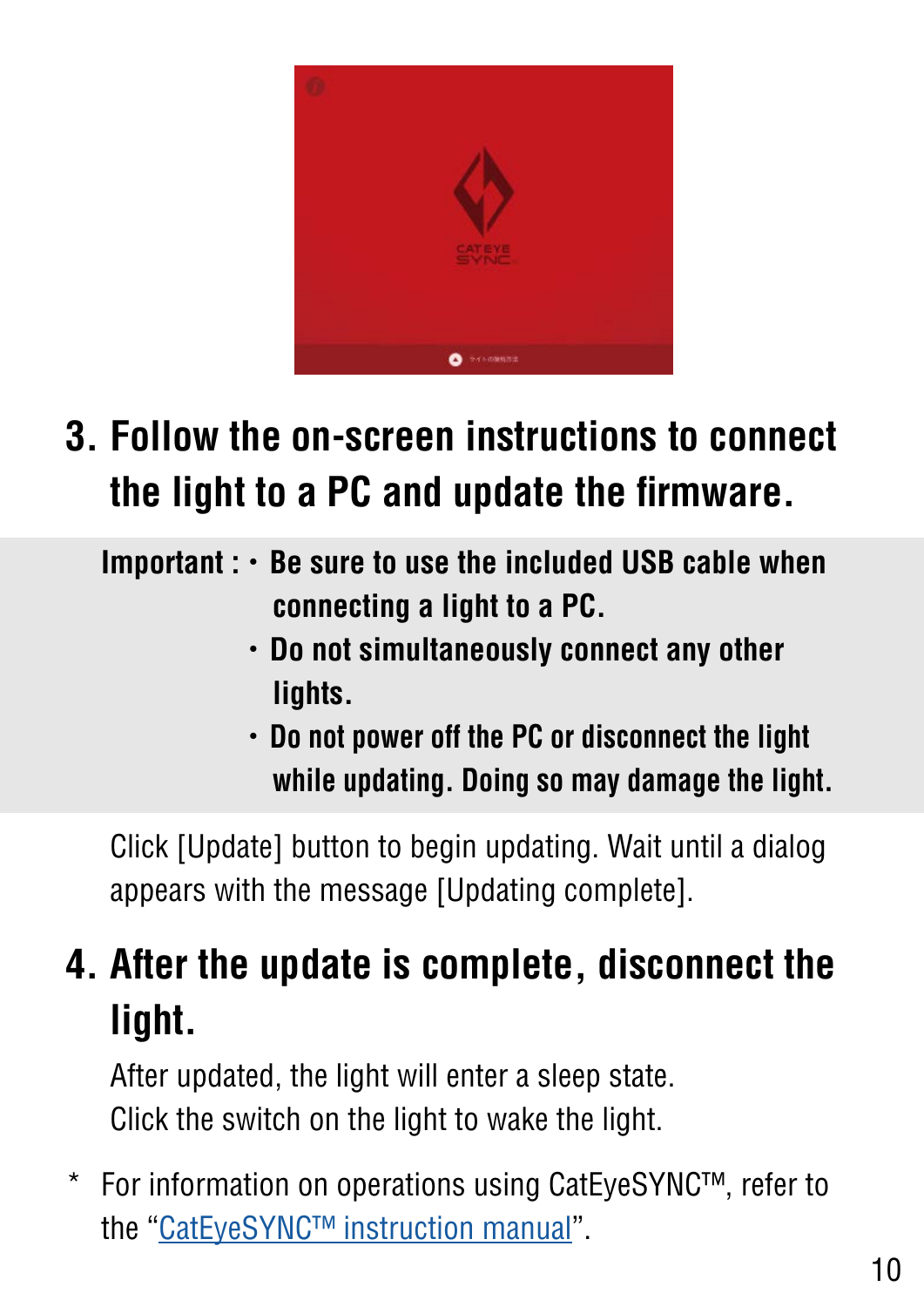# <span id="page-10-0"></span>**Frequently Asked Questions**

## **The firmware update does not finish, or an alert is displayed.**

Try updating the firmware again from the beginning.

- Please make sure the light is fully charged before updating the firmware.
- Be sure to use the included USB cable when connecting a light to a PC.
- Do not simultaneously connect any other lights.

## **Appendix**

## **Warning!!!**

- **• Be sure to direct the light beam downward so the driver approaching does not get dazzled.**
- **• Before your trip, please make sure the light is firmly mounted to the bracket and it lights up.**
- **• Always attention to the remaining battery power by checking the indicator periodically while using.**

## **Caution!**

**• Do not place it within children's reach.**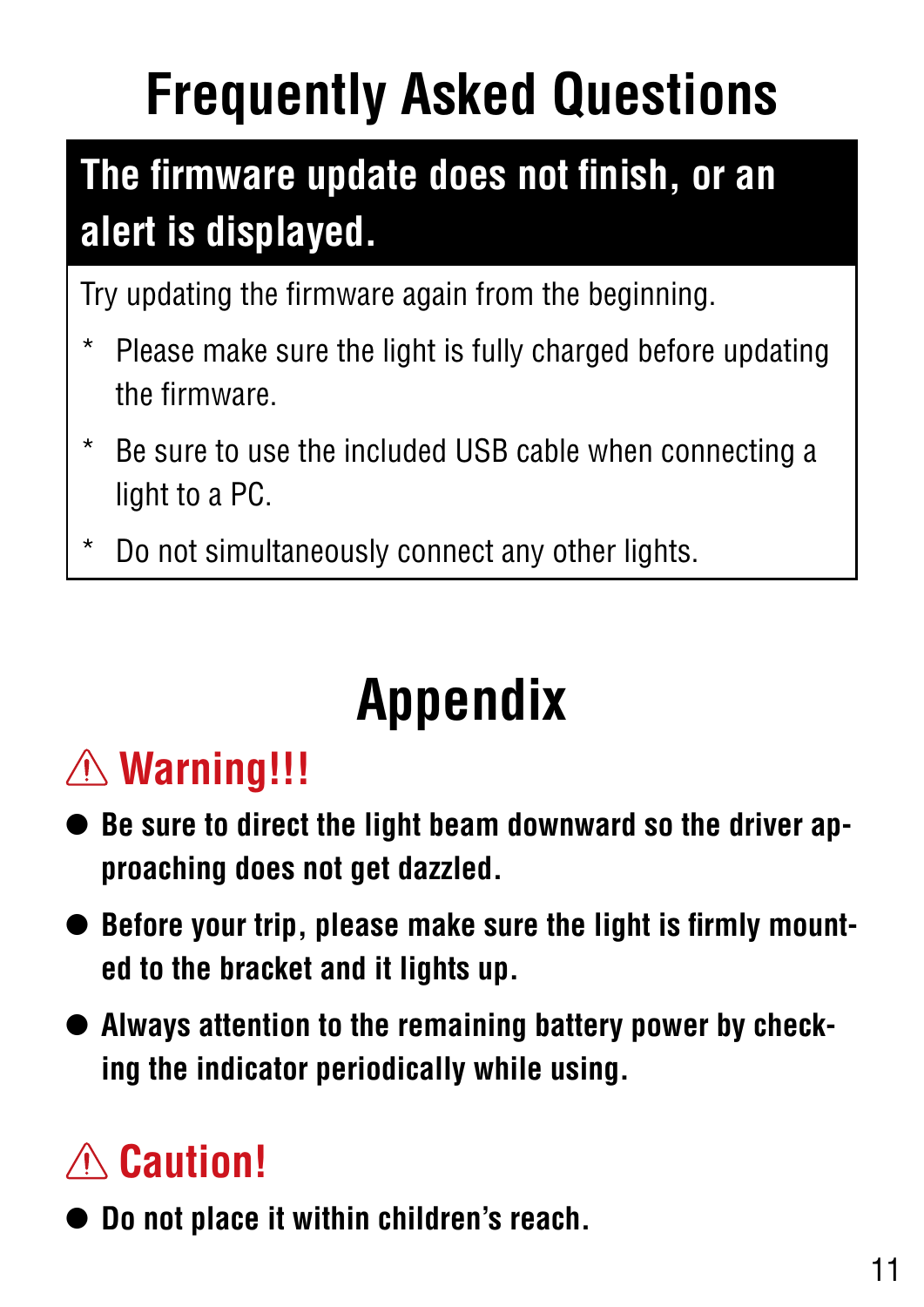- **• In preparation for unexpected battery shutoff, we recommend you carry a spare light.**
- **• This product is water-resistant under normal daily use and can be used in the rain. However, do not intentionally submerge it in water.**
- **• If the light unit or parts become dirty with mud, etc., clean with a soft cloth which is moistened with mild soap. Never apply paint thinner, benzine or alcohol; damage will result.**

### **Lithium-ion batteries**

#### <span id="page-11-0"></span>**Cautions on recharging**

- **• Avoid charging in direct sunlight or in a vehicle parked under direct sunlight, and make sure to charge only when the ambient temperature is between 41°F and 104 °F (5 and 40°C).**
- **• Before charging, be sure that no dust or other foreign objects attach to the USB plug.**
- **• Do not subject the light to vibrations while charging.**
- **• Once charging is complete, be sure to disconnect the USB plug.**

#### **Cautions in use**

**• Charging, discharging, and storing in high temperatures will cause the rechargeable battery to deteriorate faster. Do not place the light inside a vehicle or near a heater.**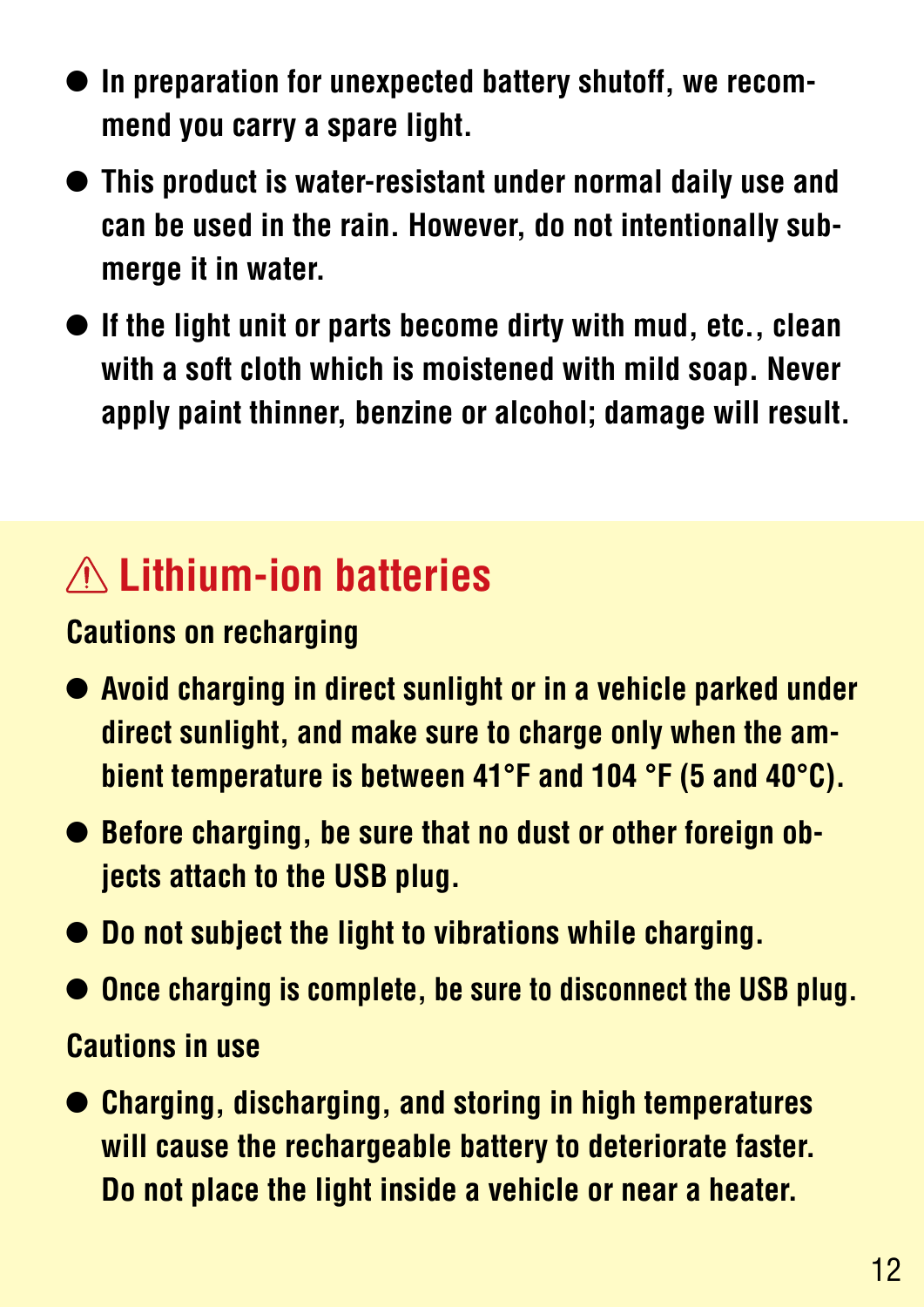**• If the illumination time is significantly reduced even after proper charging, the rechargeable battery may be nearing the end of its service life. Dispose of the battery as described in "Cautions for dispose".**

#### **Cautions on storage**

Cool and dry storage is recommended. For long period storage, it is important to charge the battery 30 minutes every 6 months.

#### **Cautions for dispose**

When disposing of the light unit, remove the internal rechargeable battery and dispose of it according to local regulations.

### **Communication**

Interference occurs in the following places and/or environments, which may result in incorrect operation.

- **• Near TVs, PCs, radios, or motors or in cars or trains.**
- **• Near railroad crossings, along railway tracks, around television transmitting stations and radar bases, etc.**
- **• Used with other wireless devices or certain batterypowered lights.**

Frequency Band: 2.4 GHz Radiated Power: -12.8 dBm Hereby, CATEYE Co., Ltd. declares that the radio equipment type HL-NW100RC is in compliance with Directive 2014/53/EU. The full text of the EU declaration of conformity is available at the following internet address: cateye.com/doc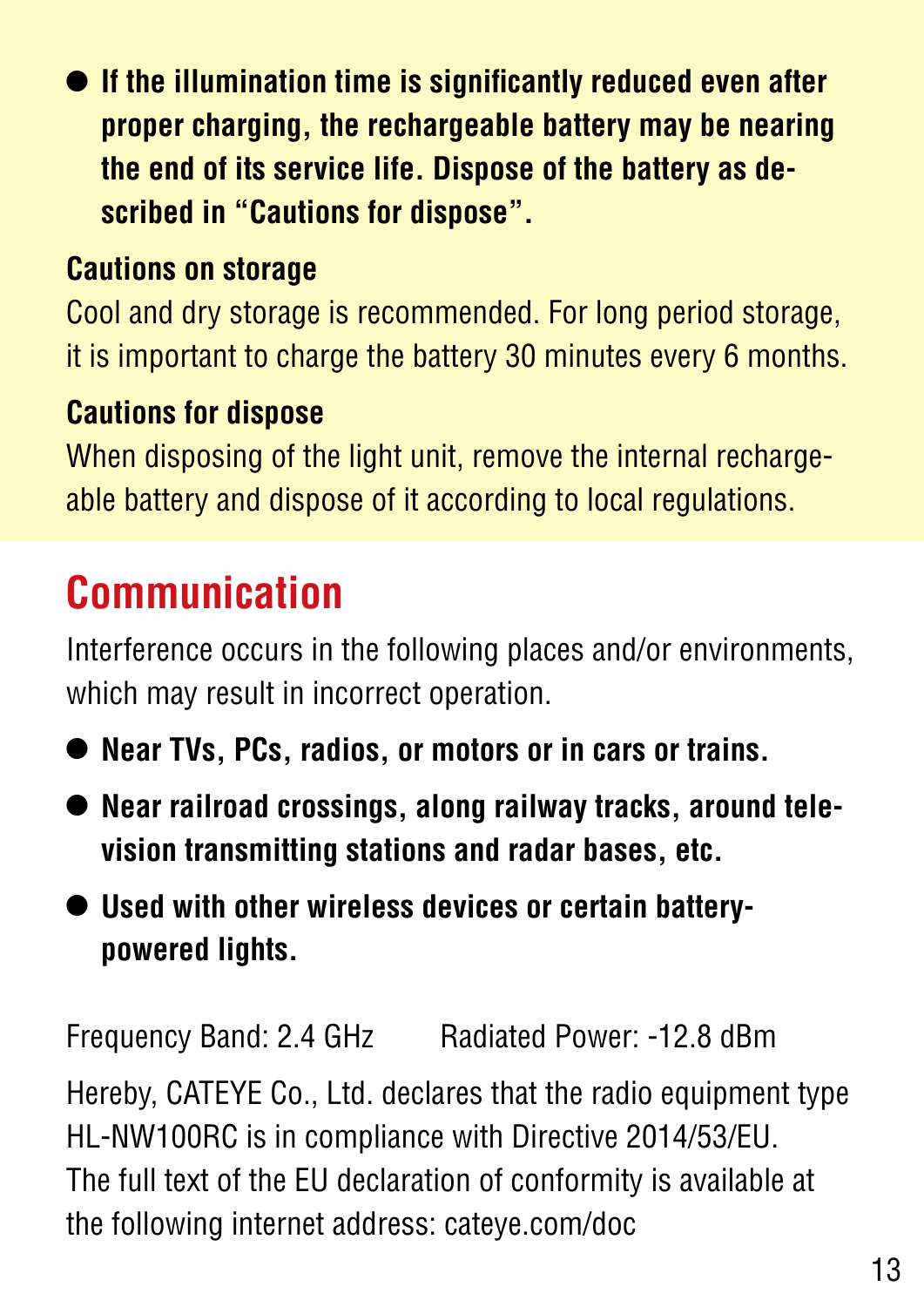This device complies with Industry Canada's RSS-210. Operation is subject to the condition that this device must not cause harmful interference and must accept any interference, including interference that may cause undesired operation of the device.

## **Specifications**

| Light source                          | High-intensity LED $\times$ 1                                                                                                            |                                                                             |  |
|---------------------------------------|------------------------------------------------------------------------------------------------------------------------------------------|-----------------------------------------------------------------------------|--|
| <b>Battery</b>                        | Li-ion 3.6y 2200 mAh                                                                                                                     |                                                                             |  |
| Charge                                | Micro USB plug                                                                                                                           |                                                                             |  |
| Operating time                        | High<br>Middle<br>Low<br>Daytime HyperConstant Approx. 18 hours<br>Flashing<br>* Average runtime at 20°C.                                | Approx. 2 hours<br>Approx. 9 hours<br>Approx. 15 hours<br>Approx. 130 hours |  |
| Standard charging time                | Approx. $3-6$ hours                                                                                                                      |                                                                             |  |
| Temperature range                     | Charging: $41^{\circ}F - 104^{\circ}F (5^{\circ}C - 40^{\circ}C)$<br>Operating: $14^{\circ}F - 104^{\circ}F - 10^{\circ}C - 40^{\circ}C$ |                                                                             |  |
| Recharge/discharge<br>number of times | About 300 times<br>(until the rated capacity drops to 70%)                                                                               |                                                                             |  |
| Dimensions/weight                     | 1-41/64" x 1-5/16" x 3-11/16" (41.5 x 33.5 x<br>93.5 mm) / 3.32 oz (94 g)                                                                |                                                                             |  |

\* The specifications and design are subject to change without notice.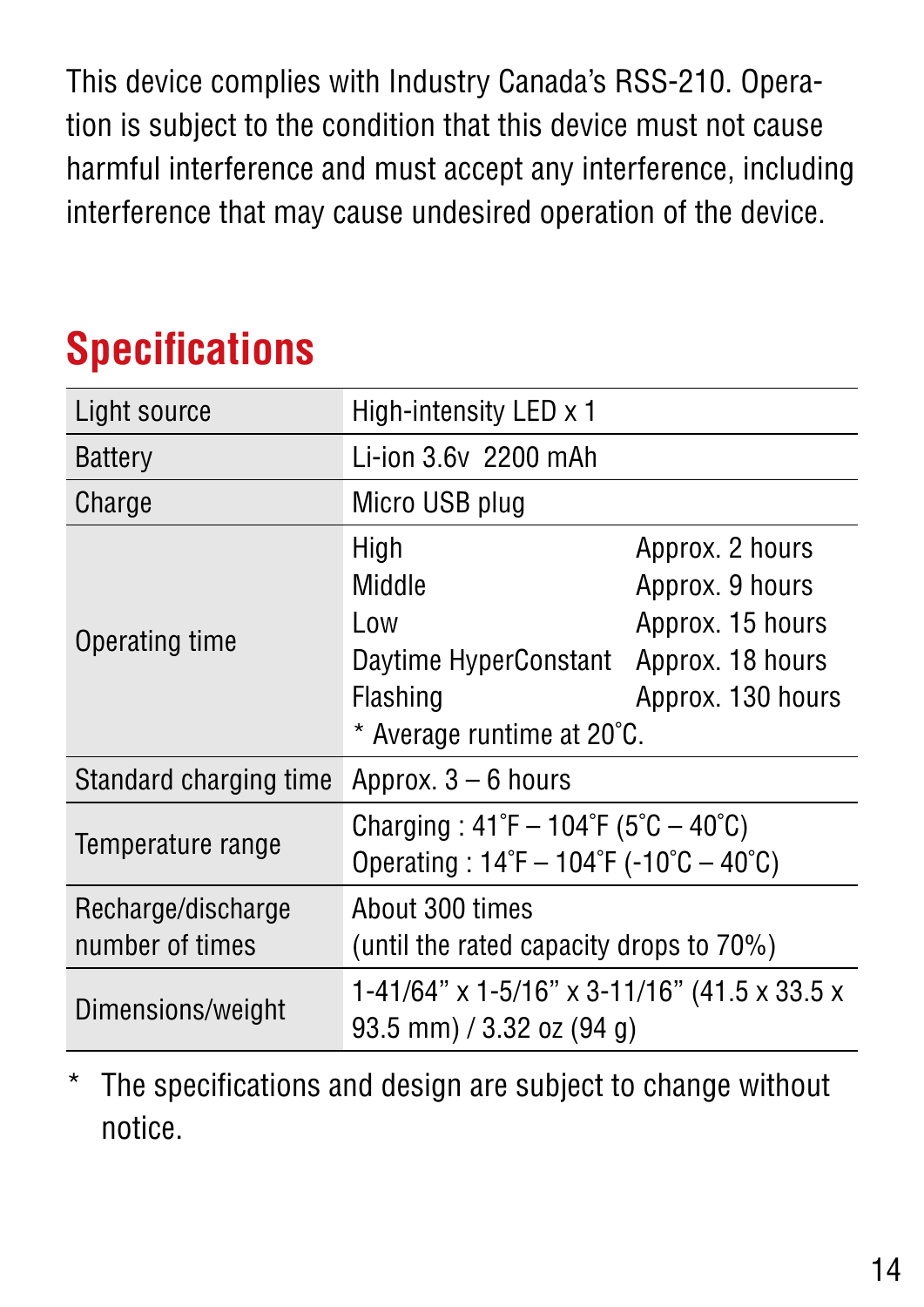## **Spare / optional parts**

**5338827N** FlexTight™ bracket (H-34N)

**5341831N** Helmet mount

**5342440** Center fork bracket (CFB-100)

**1604110** Out-front bracket 2 (OF-200)









#### **5342730** USB cable

(MICRO USB)